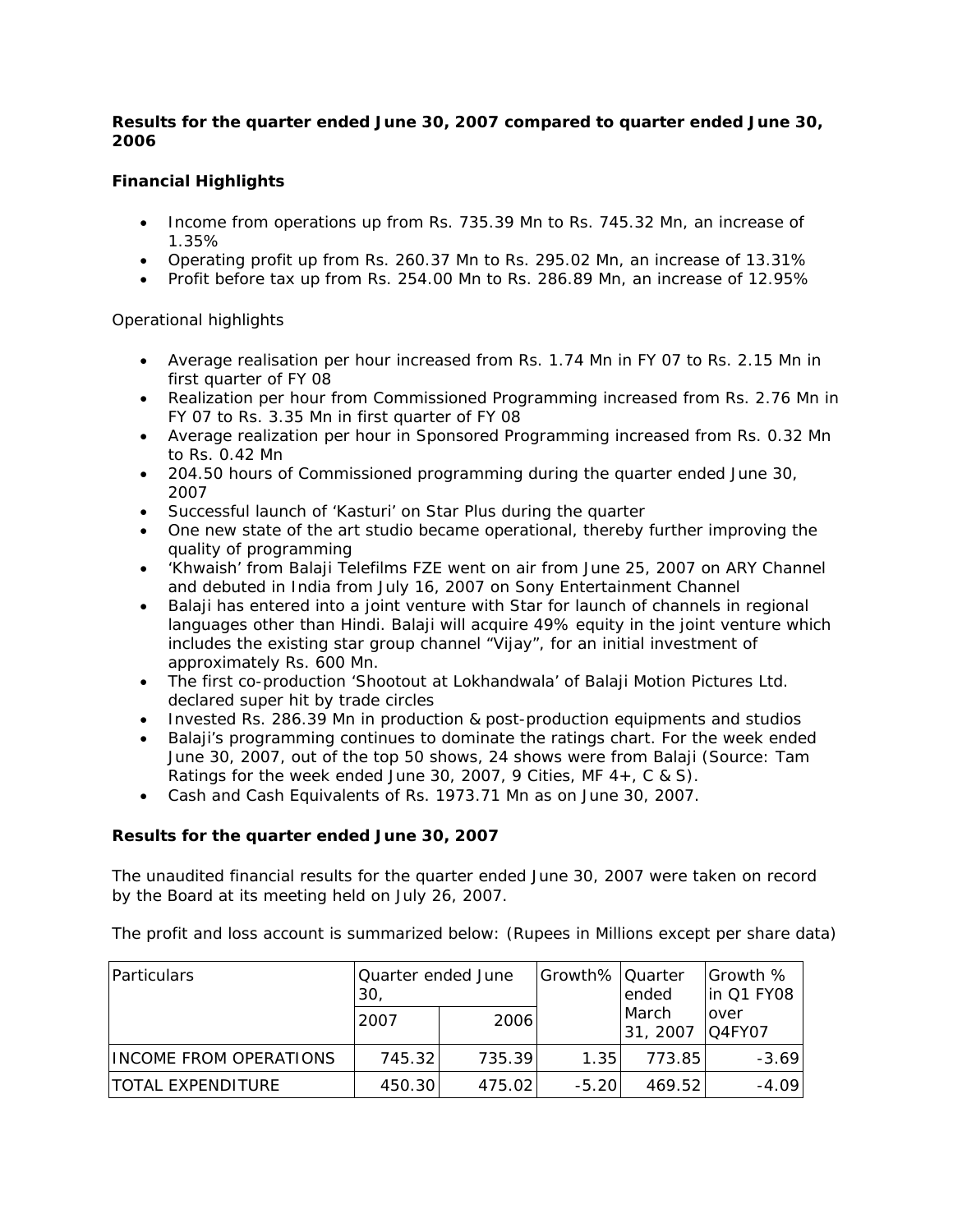| <b>OPERATING PROFIT</b>                                                   | 295.02         | 260.37         | 13.31 | 304.33         | $-3.06$  |
|---------------------------------------------------------------------------|----------------|----------------|-------|----------------|----------|
| Interest                                                                  |                | 0.04           |       |                |          |
| Depreciation                                                              | 32.50          | 27.80          | 16.92 | 28.02          | 16.00    |
| <b>OPERATING PROFIT AFTER</b><br>INTEREST & DEPRECIATION                  | 262.52         | 232.53         | 12.90 | 276.31         | $-4.99$  |
| Other Income                                                              | 24.37          | 21.46          | 13.51 | 37.05          | $-34.22$ |
| PROFIT BEFORE TAX                                                         | 286.89         | 253.99         | 12.95 | 313.36         | $-8.45$  |
| Provision for Taxation                                                    | 102.48         | 80.22          | 27.75 | 100.58         | 1.89     |
| NET PROFIT AFTER TAX                                                      | 184.40         | 173.77         | 6.12  | 212.78         | $-13.34$ |
| <b>EARNINGS PER SHARE</b><br>(Face Value is Rs. 2)                        | 2.83           | 2.66           | 6.39  | 3.26           | $-13.19$ |
| <b>KEY RATIOS</b><br>Operating Profit Margin (%)<br>Net Profit Margin (%) | 39.58<br>24.74 | 35.41<br>23.63 |       | 39.33<br>27.50 |          |

# *Management discussion and analysis on unaudited Financial Results of the Company for the quarter ended June 30, 2007*

# **Revenues**

The Company recorded income from operations of Rs. 745.32 Mn during the quarter. Revenue contribution from commissioned programming was Rs.685.22 Mn, while that of sponsored programming was Rs. 59.85 Mn. The share of commissioned programming in the revenues during the quarter was 92%, while that of sponsored programming was 8%.

The revenue-wise distribution between commissioned and sponsored programming during the quarter ended June 30, 2007, June 30, 2006 and March 31, 2007, is as follows:

| Programming  | Rs. Mn |        |                      |        | Percentage |                      |
|--------------|--------|--------|----------------------|--------|------------|----------------------|
|              |        |        | Q1FY08 Q1FY07 Q4FY07 | Q1FY08 |            | <b>Q1FY07 Q4FY07</b> |
|              |        |        |                      |        |            |                      |
| Commissioned | 685.22 | 668.53 | 710.58               | 92.97  | 90.95      | 92.03                |
| Sponsored    | 59.85  | 66.48  | 61.58                | 8.03   | 9.05       | 7.97                 |
|              | 745.07 | 735.01 | 772.16               | 100.00 | 100.00     | 100.00               |
|              |        |        |                      |        |            |                      |

# Channel Wise Revenue

The Channelwise Revenue distribution during the quarter ended June 30, 2007, June 30, 2006 and March 31, 2007, is as follows: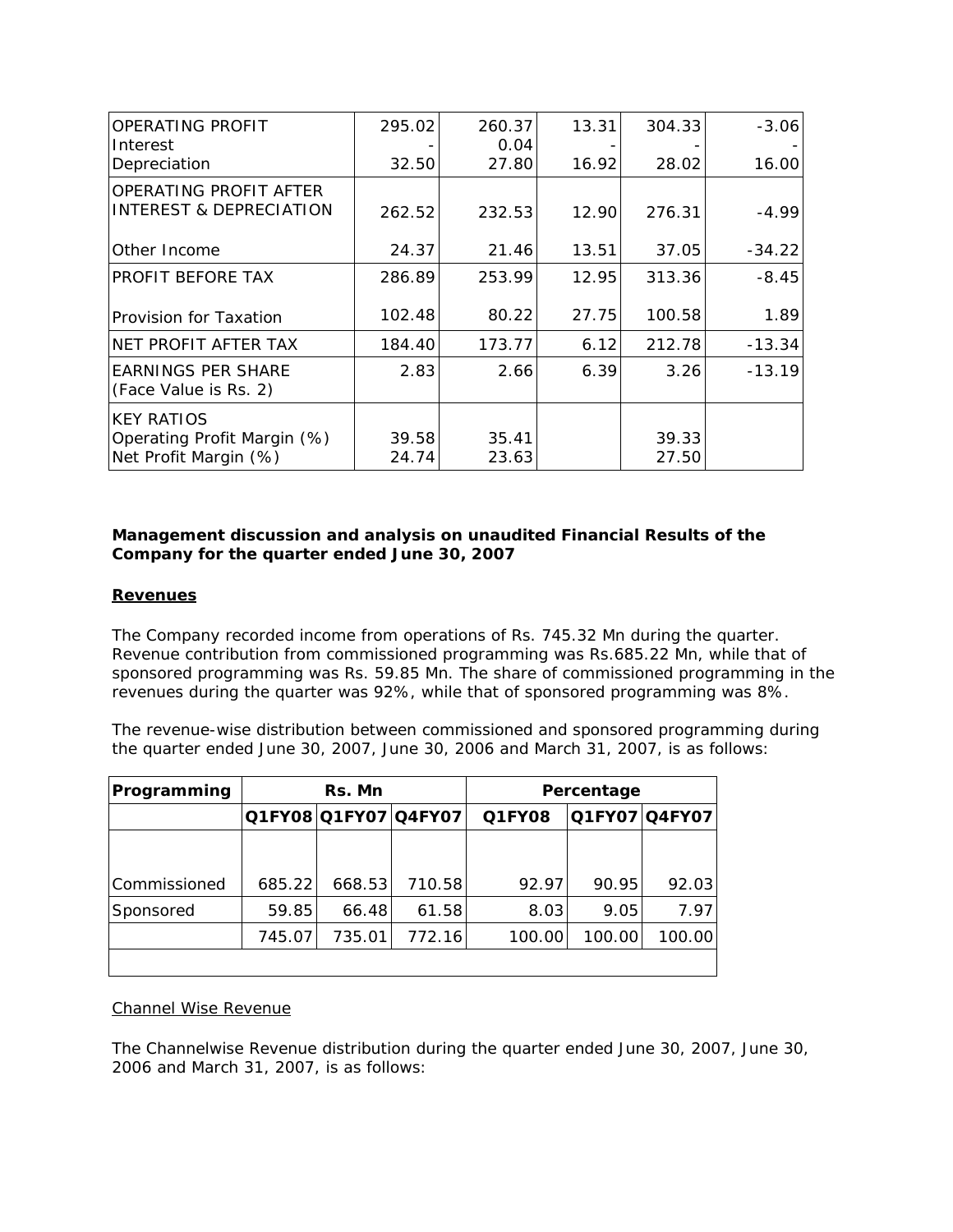| <b>Channels</b>   | Rs. Mn |        |                          | Percentage |        |               |
|-------------------|--------|--------|--------------------------|------------|--------|---------------|
|                   | Q1FY08 | Q1FY07 | <b>Q4FY07</b>            | Q1FY08     | Q1FY07 | <b>Q4FY07</b> |
| Star, Sony, Zee   | 685.22 | 668.53 | 710.58                   | 91.97      | 90.95  | 92.03         |
| Sun               | 16.92  | 8.66   | 17.02                    | 2.27       | 1.18   | 2.20          |
| Gemini            | 20.44  | 19.15  | 19.01                    | 2.74       | 2.61   | 2.46          |
| Udaya             | 12.82  | 20.54  | 18.12                    | 1.72       | 2.79   | 2.35          |
| <b>DD Network</b> |        | 1.60   | 0.14                     |            | 0.22   | 0.02          |
| Surya             | 9.67   | 16.54  | 7.29                     | 1.30       | 2.25   | 0.94          |
|                   |        |        | $\overline{\phantom{0}}$ |            |        |               |
| Total             | 745.07 | 735.01 | 772.16                   | 100        | 100    | 100           |

# *Programming Mix*

Commissioned & Sponsored Programs

The hour wise programming distribution during the quarter ended June 30, 2007, June 30, 2006 and March 31, 2007, is as follows:

| Programming  | No. of Hours |        |        |       |       |                                           | Percentage |  |
|--------------|--------------|--------|--------|-------|-------|-------------------------------------------|------------|--|
|              |              |        |        |       |       | Q1FY08 Q1FY07 Q4FY07 Q1FY08 Q1FY07 Q4FY07 |            |  |
| Commissioned | 204.50       | 298.00 | 201.00 | 59.02 | 57.47 | 55.37                                     |            |  |
| Sponsored    | 142.00       | 220.50 | 162.00 | 40.98 | 42.53 | 44.63                                     |            |  |
| <b>Total</b> | 346.50       | 518.50 | 363.00 | 100   | 100   | 100                                       |            |  |

# **Other Income**

The Other Income during the quarter was Rs.24.37 Mn against Rs. 21.47 Mn as on June 30, 2006.

# **Gross Block**

The Company's gross block increased from Rs. 776.79 Mn to Rs. 801.55 Mn as on June 30, 2007.

During the quarter, the Company invested over Rs. 286.39 Mn in production / postproduction equipments and construction of the state-of-the art studios in order to meet the increased programming requirements.

#### **Investments**

As on June 30, 2007, the Company's investments were at Rs.1833.75 Mn. The Company invested surplus funds in liquid funds, floating rate funds and fixed maturity plans with the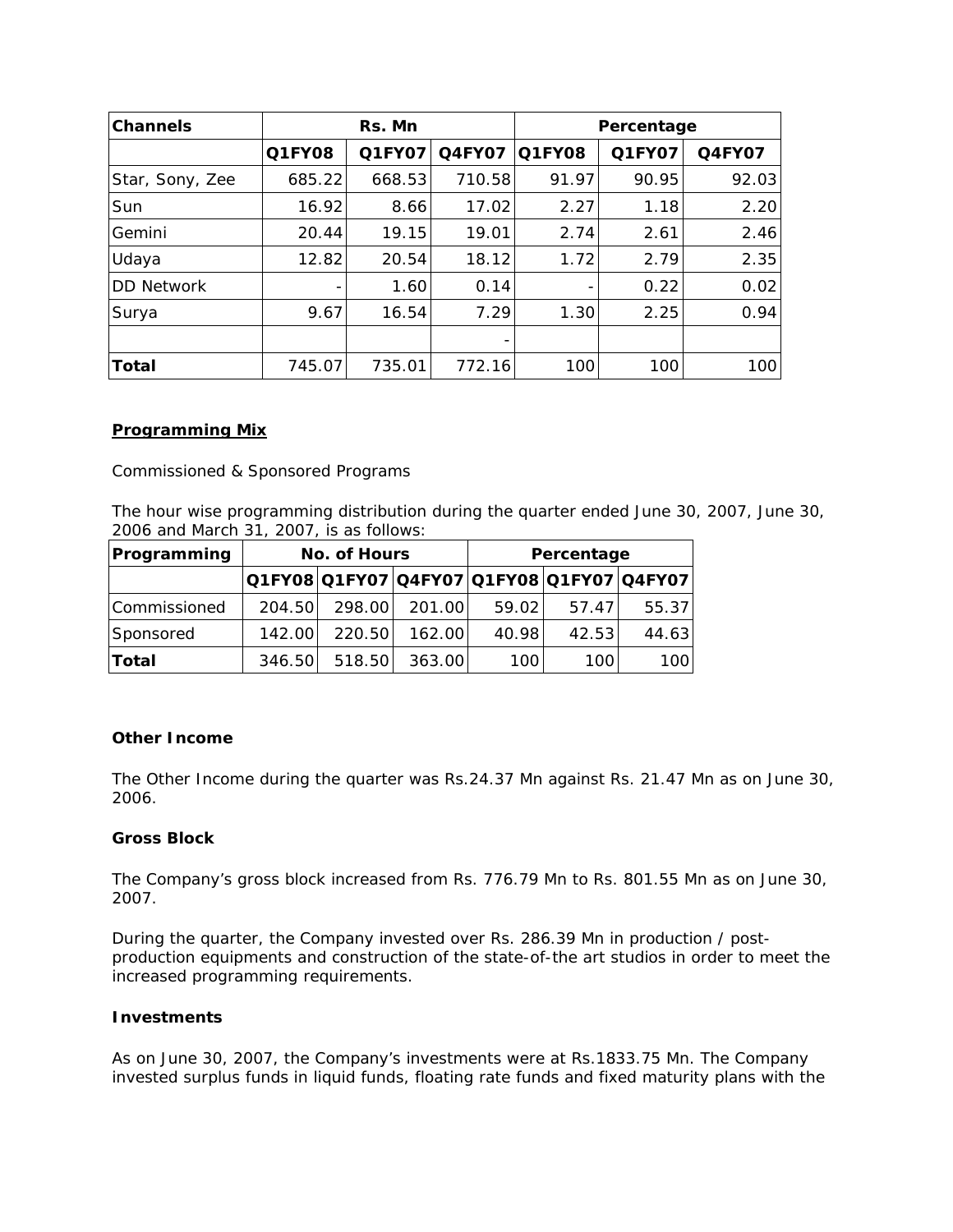principal aim of safety. The market value of investments as on June 30, 2007 was Rs. 1918.32 Mn.

#### **Debtors**

The Company's debtors (in days of income) have decreased from 80 days in FY07 to 79 days as on June 30, 2007.

#### **Inventories**

The Company's inventories (in days of turnover) increased from 8 days to 9 days as on June 30, 2007

#### **Loans and advances**

Loans and advances increased from Rs 429.95 Mn as on March 31, 2007 to Rs 477.69 Mn as on June 30, 2007. The Company's principal loans and advances comprised lease deposits for offices / studios and advances to subsidiaries.

#### **Change in Programming during the quarter**

• The Company launched following serials during the quarter ended June 30, 2007

| Serial  | Channel          | <b>Frequency</b> |
|---------|------------------|------------------|
| Kasturi | <b>Star Plus</b> | 4 day            |

• The following serial/s of the Company went off air during the quarter ended June 30, 2007.

| <b>Serial</b>  | <b>Channel</b> | <b>Frequency</b> |  |
|----------------|----------------|------------------|--|
| Kumkuma Bhagya | Udaya T.V.     | $ 5$ days        |  |
| <b>Kesar</b>   | Star Plus      | 4 days           |  |

#### **Serials on air**

*As on June 30, 2007 the following 11serials of the Company were on air on various channels.*

| Serial                                                                                                                      | Channel | Frequency | TRPs | Top TRPs<br>on the<br>same<br>Ichannel |  |  |
|-----------------------------------------------------------------------------------------------------------------------------|---------|-----------|------|----------------------------------------|--|--|
| Sponsored Serials (20 Shows)<br>$\left($ (Source: TAM Ratings for the week ended June 30, 2007, Category Fe 15+ABC (C&S)) } |         |           |      |                                        |  |  |